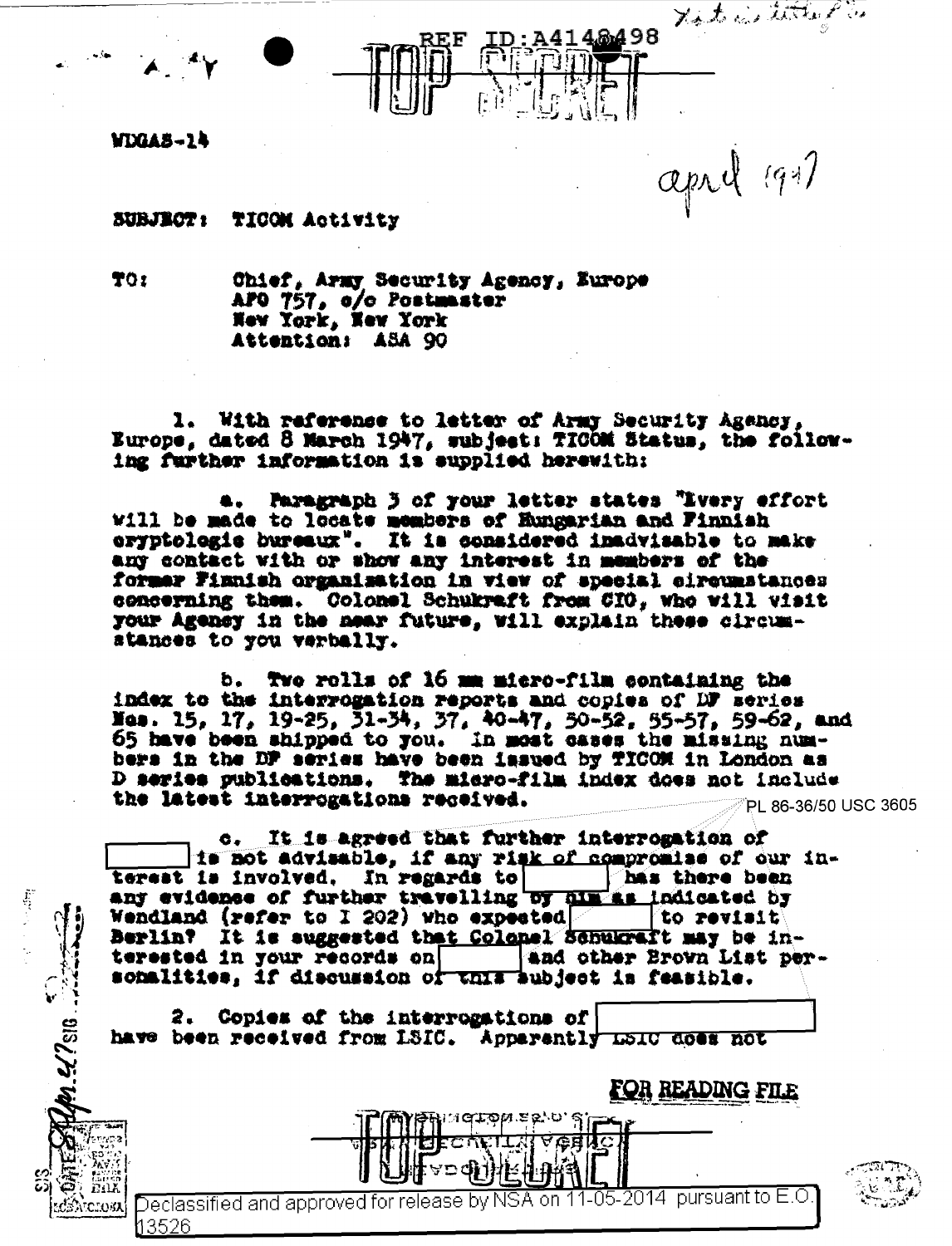



intend to issue this report in the I series. We are proposing to LSIC, therefore, that they assign you I series numbers from 1000 on, and that you issue any future interrogation with your I number assigned. You would then send copies direct to LSIC and to ASA. The number of copies required by LSIC is not known at present, but it is desired that three copies be supplied ASA. One sopy is needed for file, one for internal circulation here, and we are committed to furnish the Navy with one copy. In the event that future interrogations simiars undertaken, it is lar to the ches of desired that ASA be informed that such interrogation is underway in order that ASA may have the opportunity to pose specific<br>questions, if necessary. This would not interfere with your earrying out such preliminary investigation as seems proper to your interrogator.

3. The word "Roehrensutel" occurs in a captured document available here:

"Paragraph 4) Einsatz von Roehrensuteln.

"Den Korps Nachr. Abteilungen wurden am 22.2.42 je 10 Roehrensutel sum Einsatz in der abhoergefaehrdeten Zone bei den Korps unterstellten Divisionen zugewiesen.

"Bis sum 1.6.42 ist von den ausgestatteten Divisionen dem A.O.K. 4/A.N.F. ein kurger Bericht ueber Einsatz und die dabei gemachten Erfahrungen in 3facher Abfertigung vorzulegen.'

Any information on the meaning of the term (or of the second component "Sutel") and/or the nature of the device is desired as are copies of any of the reports mentioned as due by 1.6.42 or information as to where such reports may be found. Records show that A.O.K. 4 was in Armee Gruppe Mitte (Eastern Front) and comprised in February 1942 the following units:

**COYDS** 

<u>Divisions</u>

XII. IIIX XXXX (Mot) IIIXXXX

(LXVII Mot (XX)

A. Nach Regt 589





during February?)

98, 268 ID. (17 88 plus 4 88)<br>52, 260, 265, 237 Not.<br>216, 331, 10, 19 Panser, 10 ID Not.<br>31, 34, 331 ID (3, 19 Panser, 211,

403 Sich (Security)<br>19 Panser, 10, 52, 331 ID Not)

Transferred to 4th Panserarmee